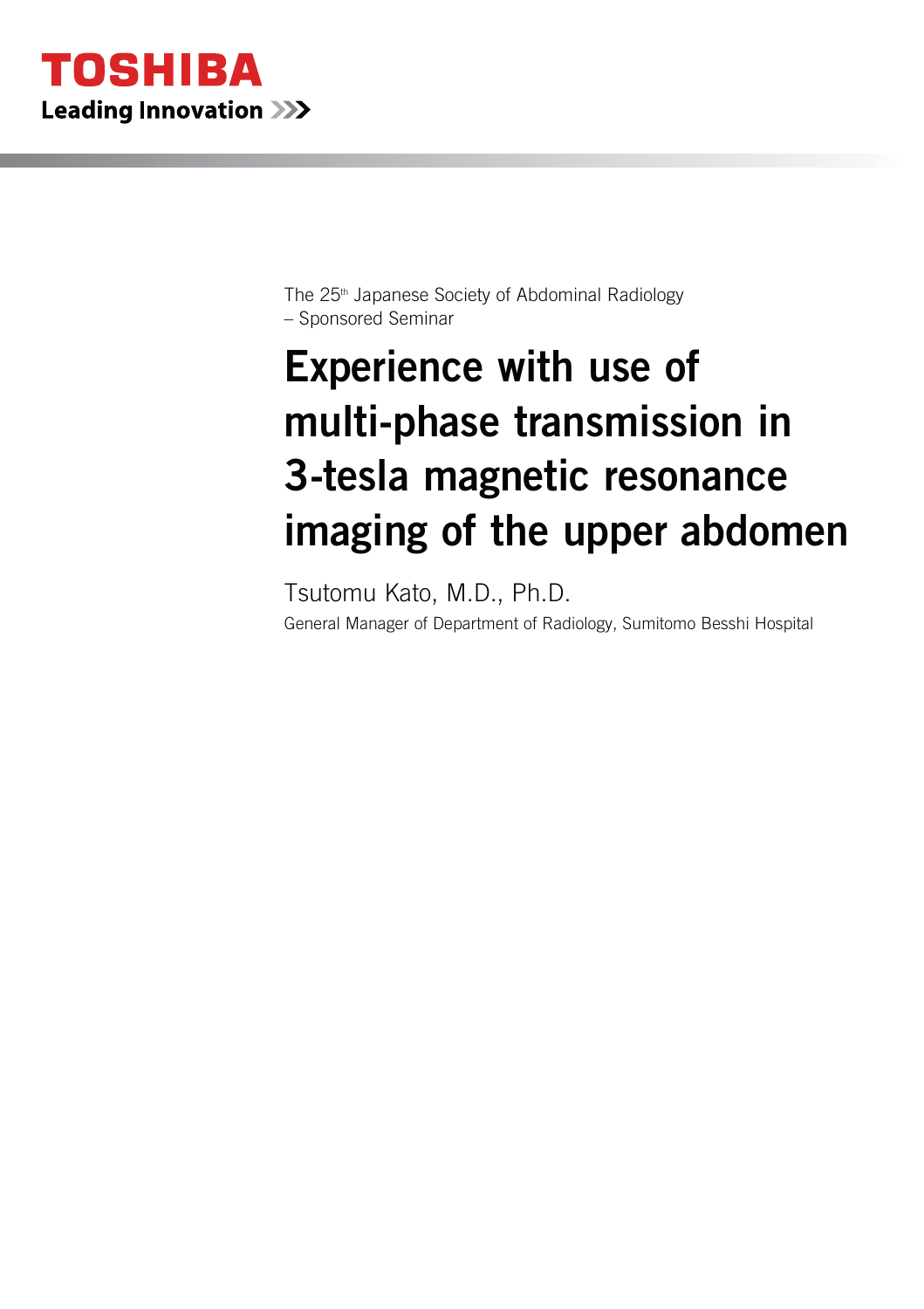## INTRODUCTION

A major problem with 3-tesla magnetic resonance imaging (3T-MRI) has been that when imaging the torso, which is a one of the thickest parts of the body, the higher resonance frequencies do not achieve homogeneity in the deeper regions of the body, resulting in irregular and inconsistent imaging. However, the development of multi-phase transmission has made it possible to obtain distortion-free, homogeneous images. This paper is about the clinical experience of multiphase transmission with the "Vantage Titan™ 3T". This is a technique which uses two radio-frequency amplifiers, and modulates the power supply using four points, which decreases B, non-homogeneity. This happens immediately upon moving the patient inside the MRI aperture which results in major improvement in image quality.

## M U L T I - P H A S E T R A N S M I S S I O N OVERCOMES THE DISADVANTAGES NORMALLY PRESENT DURING 3T EXAMINATIONS OF THE TORSO

## CHARACTERISTICS OF 3T-MRI TISSUE **CONTRAST**

With 3T-MRI, imaging is most difficult with obese patients, but multi-phase transmission enables reasonably clear images to be obtained (Fig. 1). In addition, Enhanced Fat-Free Imaging, which is a new fat-suppression method, enables consistent fat-suppression efficacy using two fat-suppression pulses, with the difference between signals generated by the first pulse being reduced by the second pulse. Simultaneous use of Enhanced Fat-Free Imaging with Multi-phase transmit

technology makes it possible to achieve more homogeneous images (Fig. 2). The presence of ascites is another cause

of irregular and inconsistent imaging, but multi-phase transmission has made homogeneous imaging possible. In addition, fat suppression by the spectral attenuatedinversion recovery method (SPAIR) has made clear separation feasible, even with respect to subcutaneous water, etc. This method also makes imaging with very little distortion possible, even when items such as metal surgical staples or titanium screws are present.

As described above, multi-phase transmission enables assurance of a high

degree of magnetic field homogeneity. It also makes it possible to overcome the effects of obesity, large ascites volume, internal metallic objects, etc., which present problems for 3T-MRI.

## • T1-weighted imaging

According to the research carried out by de Bazelaire *et al*. on the differences between relaxation times with abdominal MRI at 3 and 1.5 tesla  $(T)^{11}$ , in the cases of the liver, spleen and pancreas the T1 value at 3 T was markedly extended, whereas in the case of the muscles there was no

2D-GR (TR/TE=160/2.3  $FA=90$ 

difference between the relaxation times with 1.5 and 3 T, as a result of which there was a decrease in the differences between the T1 values at 3 T in the liver, pancreas and muscle. In this context, the relationships between the liver, pancreas and muscle with T1-weighted imaging were verified. Figures 3 to 5 show the following images, respectively, obtained by the gradient-echo method: two-dimensional (2D), in-phase/ out-of-phase images; T1-weighted, 2D, in-phase, fat-suppressed images; and T1-weighted, three-dimensional (3D), spoiled, fat-suppressed images. These images show that there is a tendency, with T1-weighted, fat-suppressed imaging, for the liver, pancreas and muscle to show signals of similar strength, although there are differences to some degree. The principal diseases that result in weak signals from the liver, and result in the pancreas appearing

**Fig. 1:** Images of .<br>ese hepatocellular arcinoma patient obtained using multihase transmission

> With the 3T 2D method, there was little difference between the T1 values in the liver, pancreas and muscle, and therefore also little difference between the signals. Pathologies in which the pancreatic signal weakens are chronic inflammation, cysts, and tumors.

**Fig. 5:** T1-weighted, D, spoiled, gradientecho, fat-suppressed

relatively blank, include fatty liver, and hepatic cirrhosis. Next, with respect to the level of contrast enhancement, gadolinium-based relaxation

**Fig. 3:** 2D, gradient-.<br>ho, in-phase/out-ofhase images

agents, which reduce the T1 value, have high efficacy, and it is therefore expected that high-resolution, contrast-enhanced,

T1-weighted images will be obtained. Figure 6 shows a comparison of contrast enhancement in a hepatocellular carcinoma patient, with gadolinium ethoxybenzyl diethylenetriaminepentaacetic acid (Gd-EOB-DTPA), at 1.5 and 3 T, with a favorable contrast-to-noise ratio being maintained with 3 T, even with highresolution imaging, and heterogeneity being shown in the liver parenchyma with hepatic cirrhosis.



At 3 T, a favorable contrast-to-noise ratio was maintained even with high-resolution imaging, and heterogeneity was shown in the liver parenchyma with hepatic cirrhosis. A small area of early-stage dense staining was detected, as shown by the arrow. $1.5 \times 1.3 \times 5.0$  (mm) 0.6 × 0.6 × 2.0 (mm)

Tissue contrast enhancement using manganese chloride tetrahydrate (Bothdel), with T1-weighted imaging using undiluted solution, shows a high-signal solution, and artifacts are therefore readily generated, and dilution is essential. However, if the solution is diluted too much, signals are generated by T2-weighted imaging. Therefore, threefold dilution is optimal.

• T2-weighted imaging T2-weighted imaging of the upper abdomen is carried out using the fast-spin echo (FSE) and single-shot fast-spin echo (FASE) methods. With respect to the T2 value, there are no differences in relaxation times with  $1.5$  and  $3$  T<sup>1</sup>, so, although the T1

value is extended at 3 T, it is expected that, by extending the repetition time and/ or echo time more than with 1.5 T, images with a similar degree of T2-weighting can be expected.

Due to the high level of noise at 3 T, it is thought to be preferable to use FASE, but, as shown for a hepatocellular carcinoma patient in Figure 7, the contrast achieved with FASE is sometimes insufficient. On the other hand, with diseases such as hepatic cysts and hepatic hemangioma, with FSE there is little difference between the signals. In addition, with FASE there are cases of markedly strong signals being given by cysts (Fig. 8). At the present time, it is therefore considered preferable for imaging to be carried out with both FSE and FASE.With respect to application of these methods to the pancreas, Figure 9 shows a case of pancreatic head cancer. Although the difference between FSE and FASE with pancreatic parenchymal cancer is minor, with FASE there is less image blurring, and the main pancreatic duct can be more readily observed, so FASE is considered to give more diagnostic power in the case of pancreatic diseases. In addition,



a: 1.5 T

b

b: 3 T

b a: 1.5 T  $_{\rm a}$  a: 1.5 T  $_{\rm a}$  b  $_{\rm b}$  a: 1.5 T  $_{\rm a}$  a: 1.5 T  $_{\rm a}$  a: 1.5 T

b: 3 T



enhancement



5 mm thick  $256 \times 256$ 

VIBE method TR/TE=4.3/1.8 FA=125 mm thick 256 × 256



Contrast-enhanced using Gd-EOB-DTPA: Hepatocyte phase

> TR/TE=159.4 /2.3 FA=50 5 mm thick 512 × 512

Quick 3D's method  $TR/TF = 3.7/1.3$   $FA = 12$ 2 mm thick 512 × 512

Even with the 3T, 3D, gradient-echo method, there was little difference between the signals in the liver, pancreas and muscle, except that the signal in the muscle tended to be

rather weak.

**Fig. 2:** Enhanced at-Free used simultaneously with Multi-phase transmit (same patient as in

Fig. 1)

images

**Fig. 8:** T2-weighted images of hepatic cyst and hemangioma



**Fig. 6:** Gd-EOB-DTPA contrast enhancement with hepatocellular carcinoma



a b

TR/TE=210/2.3  $FA-60$ in-phase

TR/TE=210/3.5  $FA=60$ out of phase



Hepatocellular carcinoma, containing fat. Whether in phase or out of phase, there were no marked differences between the

signals from the liver, pancreas and muscle.

The tumor contrast with FASE is less clear than with FSE.



FSE (3217/90 ET=23)

Gd-EOB, arterial phase Gd-EOB, hepatocyte phase

FASE (15000/120 ET=88)

b: Contrast-enhanced using Gd-EOB-DTPA: Hepatocyte phase. Fat suppression is excellent, and highly homogeneous images were achieved.



With FSE, only weak signals are given by hepatic cysts and hepatic hemangiomas, whereas with FASE markedly strong signals are given by cysts. FSE TR/TE=2272/90 ET=23TR/TE=16000/80 ET=80